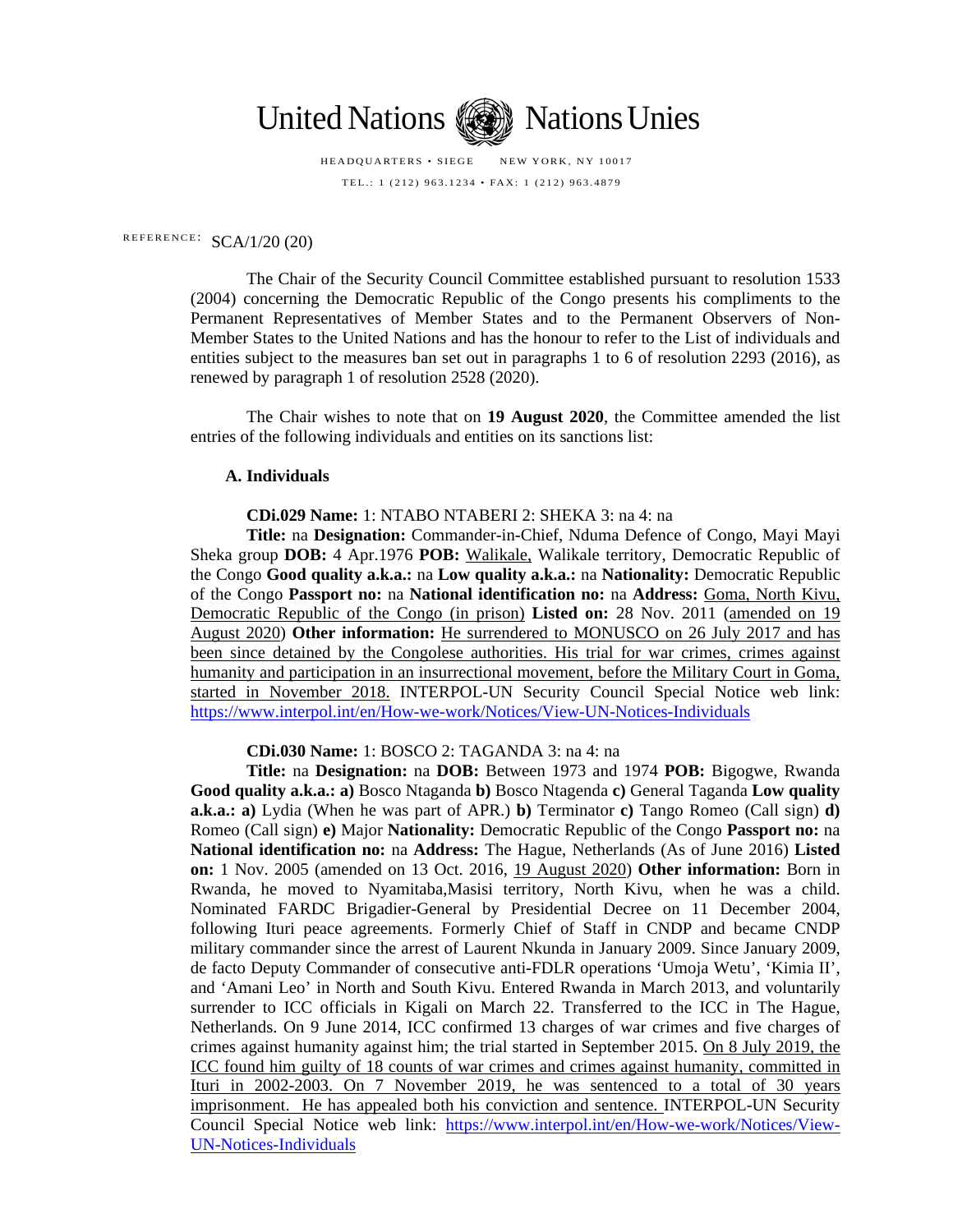#### **B. Entities**

#### **CDe.001 Name:** ADF

**A.k.a.:** Allied Democratic Forces **F.k.a.: a)** Forces Démocratiques Alliées-Armée Nationale de Libération de l'Ouganda **b)** ADF/NALU **c)** NALU **Address:** North Kivu, Democratic Republic of the Congo **Listed on**: 30 Jun. 2014 (amended on 19 Oct. 2016, 19 August 2020**) Other information:** ADF founder and leader, Jamil Mukulu (CDi.015), was arrested in Dar es Salaam, Tanzania in April 2015. He was subsequently extradited to Kampala, Uganda in July 2015. As of June 2016, Mukulu is reportedly being held in a police detention cell awaiting his trial. Seka Baluku (CDi.036) succeeded Jamil Mukulu (CDi.015) as the overall leader of the ADF. As highlighted in several reports from the Group of Experts on the DRC [\(S/2015/19,](https://www.undocs.org/S/2015/19) [S/2015/797,](https://www.undocs.org/S/2015/797) [S/2016/1102,](https://www.undocs.org/S/2016/1102) [S/2017/672,](https://www.undocs.org/S/2017/672/Rev.1) [S/2018/531,](https://www.undocs.org/S/2018/531) [S/2019/469,](https://undocs.org/S/2019/469) [S/2019/974,](https://www.undocs.org/S/2019/974) [S/2020/482\)](https://www.undocs.org/S/2020/482), the ADF, including under Seka Baluku's leadership, continued to commit the repeated targeting, killing and maiming, rape and other sexual violence, abduction of civilians, including children, as well as attacks on villages and health facilities, in particular in Mamove, Beni territory, on 12 and 24 February 2019, and Mantumbi, Beni territory, on 5 December 2019 and 30 January 2020, as well as the continuous recruitment and use of children during attacks and for forced labour in Beni territory in the DRC since at least 2015. INTERPOL-UN Security Council Special Notice web link: [https://www.interpol.int/en/How](https://www.interpol.int/en/How-we-work/Notices/View-UN-Notices-Entities)[we-work/Notices/View-UN-Notices-Entities](https://www.interpol.int/en/How-we-work/Notices/View-UN-Notices-Entities)

### **CDe.007** Name: MACHANGA LTD

**A.k.a.:** na **F.k.a.:** na Address: Plot 55A, Upper Kololo Terrace, Kampala, Uganda **Listed on:** 29 Mar. 2007 (amended on 19 August 2020) **Other information:** Gold export company (Directors: Mr. Rajendra Kumar Vaya and Mr. Hirendra M. Vaya). In 2010, assets belonging to Machanga, held in the account of Emirates Gold, were frozen by Bank of Nova Scotia Mocatta (UK). The owners of Machanga have remained involved in purchasing gold from eastern DRC. Machanga Ltd last filed an annual return in 2004 and was listed as "status inactive" according to the authorities of the Republic of Uganda. INTERPOL-UN Security Council Special Notice web link: [https://www.interpol.int/en/How-we-work/Notices/View-](https://www.interpol.int/en/How-we-work/Notices/View-UN-Notices-Entities)[UN-Notices-Entities](https://www.interpol.int/en/How-we-work/Notices/View-UN-Notices-Entities)

## **CDe.009** Name: UGANDA COMMERCIAL IMPEX (UCI) LTD

**A.k.a.:** na **F.k.a.:** na **Address: a)** Plot 22, Kanjokya Street, Kamwokya, Kampala, Uganda (Tel.: +256 41 533 578/9) **b)** PO BOX 22709, Kampala, Uganda **Listed on:** 29 Mar. 2007 (amended on 19 August 2020) **Other information:** Gold export company. (Directors Mr. Jamnadas V. LODHIA – known as "Chuni"- and his sons Mr. Kunal LODHIA and Jitendra J. LODHIA). In January 2011, Ugandan authorities notified the Committee that following an exemption on its financial holdings, Emirates Gold repaid UCI's debt to Crane Bank in Kampala, leading to final closure of its accounts. The directors of UCI have remained involved in purchasing gold from eastern DRC. Uganda Commercial Impex (UCI) Ltd last filed a return in 2013 and was listed as "Inactive – status inactive" by the authorities of the Republic of Uganda. INTERPOL-UN Security Council Special Notice web link: <https://www.interpol.int/en/How-we-work/Notices/View-UN-Notices-Entities>

Updates to the names of individuals and entities on the 1533 Committee's website pursuant to a decision by the Committee may be found in the "Press Releases" section on the Committee's website.:

<https://www.un.org/securitycouncil/sanctions/1533/press-releases>